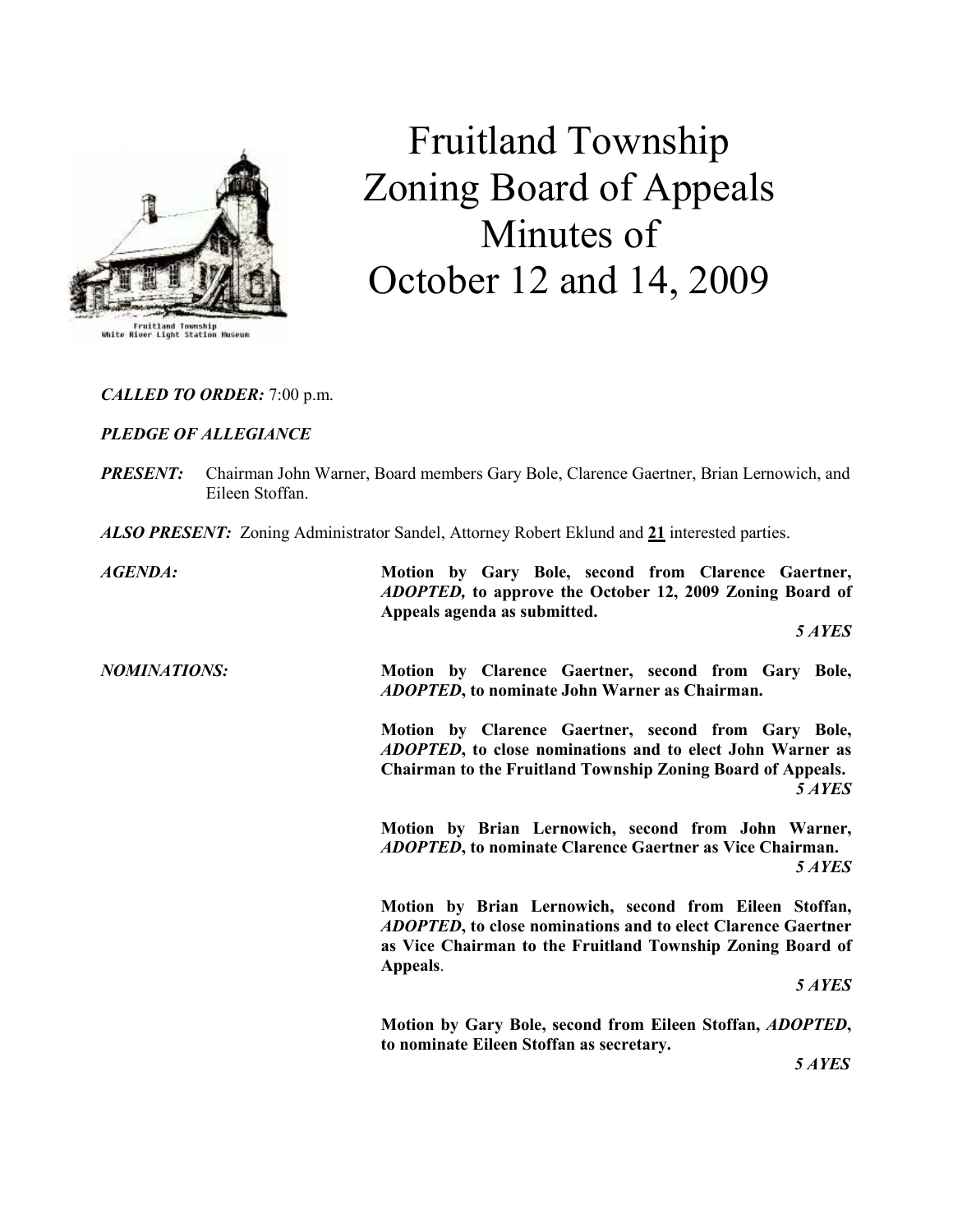Motion by Gary Bole, second from Clarence Gaertner, ADOPTED, to close nominations and to elect Eileen Stoffan as Secretary to the Fruitland Township Zoning Board of Appeals. 5 AYES

MINUTES: Motion by Clarence Gaertner, second from Eileen Stoffan, ADOPTED, to approve the February 23, 2009 Zoning Board of Appeals meeting minutes as submitted.

5 AYES

Chairman Warner explained the purpose and the function of the Zoning Board of Appeals.

#### Public Hearing:

#### 5465 Scenic Drive 61-06-142-000-0015-10

John D. and Mary F. Loeks, homeowners, request a variance for the construction of an accessory structure and a Porte Cochere (covered car port).

#### Correspondence:

• Glenn and Helen William, 5441 Scenic Drive, email supporting variance.

Mr. Loeks explained his situation and reasons for requesting variance.

Zoning Administrator Sandel explained this is a unique situation because the parcel is divided by a street. The normal setback allowed is thirty feet (30').

#### Public Comment Open No Public Comment

Chairman Warner asked Mr. Loeks how many homes are North and South of him. Mr. Loeks stated eight (8) homes to the South and three (3) homes to the North.

Board Member Bole asked if the garage could be placed further back. Zoning Administrator Sandel handed out an alternate plan moving it back further, however, this may not be approved by the DEQ. According to Mr. Loeks, the DEQ was coming possibly tomorrow.

#### Public Comment Closed

Chairman Warner read and reviewed the Variance Decision Checklist with the rest of the board members.

 Motion by Gary Bole, second from Brian Lernowich, ADOPTED, to adjourn the proposed accessory building until November giving the applicant time to get input from the DEQ. 5 AYES

> Motion by Eileen Stoffan, second from Clarence Gaertner, ADOPTED, to grant variance as submitted for the Porte Cochere (covered car port). ROLL CALL: Lernowich AYE, Stoffan AYE, Gaertner AYE, Bole AYE and Warner AYE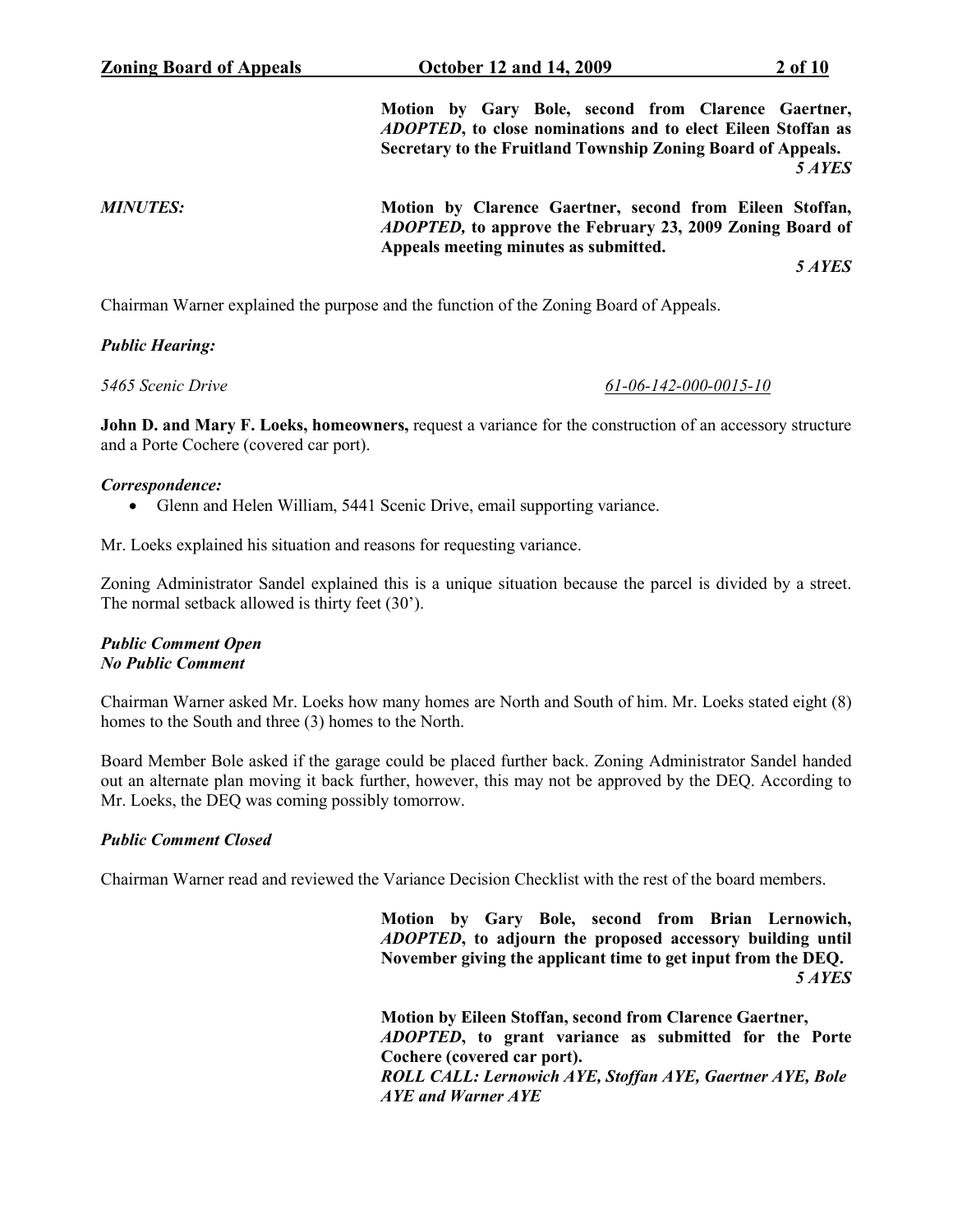# Public Hearing:

# 5623 Murray Road 61-06-665-000-0010-00

Lee and Jane Gardner, applicants, request an appeal of the Zoning Administrator's decision to approve a zoning application as submitted by Gerald S. and Elizabeth Gill.

Chairman Warner advised public comment was being limited to five (5) minutes and the meeting was to end at 9:00 p.m. and if all matters had not been addressed, the meeting will reconvene at a later date. He also advised that he believes we are clarifying for the court. Mr. Sininger (Gardner's Attorney) agreed.

# Correspondence:

- Rafael & Shirley Frank, 5637 Murray Road, email *opposing* project.
- Alan Jackman, 6083 Murray Road, email *opposing* project.
- T. K. Hook, 5631 Murray Road, fax opposing project.
- Mitch & Pam McNeil, 4921 Scenic Drive, email *supporting* project.
- MaryLind Andresen, 5662 Murray Road, email *supporting* project.
- Lisa & David Peterson, Jr., 5660 Murray Road, email *supporting* project.
- Cynthia & Bill Trask, 5617 Murray Road, email opposing project.
- Amy Rudy, 7120 Starboard Drive, email *supporting* project.
- Bruce Clotworthy, email *supporting* project.
- Annie McNeil, email *supporting* project.
- Chris McNeil, email *supporting* project.
- Mary & Porter McNeil, 4921 Scenic Drive, email *supporting* project.
- Ingrid Andresen Lindfors, 5662 Murray Road, email *supporting* project.
- Elizabeth Gill, 5623 Murray Road, email *supporting* project.
- Elizabeth Doyle, 4909 Scenic Drive, email *opposing* project.
- Gail Donovan, 5629 Murray Road, email *opposing* project.
- Anne Oltmanns, email *opposing* project.
- Douglas Schmidt, 6111 Murray Road, email neutral on project.
- Jane Sellers, email *opposing* project.
- Jean Schmidt, 6111 Murray Road, email *neutral* on project.
- Betsy Grein, 5780 Oaktree Lane, email *opposing* project.
- Tom Grein, 5780 Oaktree Lane, email *opposing* project.
- Phil & Maryl Hook 5627 Murray Road, email *opposing* project.

Mr. Sininger (Gardner's Attorney) did brief overview using his filing for the Fruitland Township Zoning Application on Remand from the Muskegon County Circuit Court case number 09-46581-AA, with attachments and exhibits, making it part of the record.

# Public Comment Open

# 1. Issue raised - The Gill plan violates the standards of zoning district (Lake Michigan Shoreline District) set forth in Sections 6.01(a), 6.04(a) and 3.31(E).

• Jane Gardner, 5625 Murray Road, stresses it is her belief that Sections 6.01a, 6.04a and 3.31(E) should have been used because they are more stringent, however, if Section 3.23(B) of the Fruitland Township Zoning Ordinance is what the zoning approval was granted on, then both 3.23 (B)(1) and (B)(3) should have been used.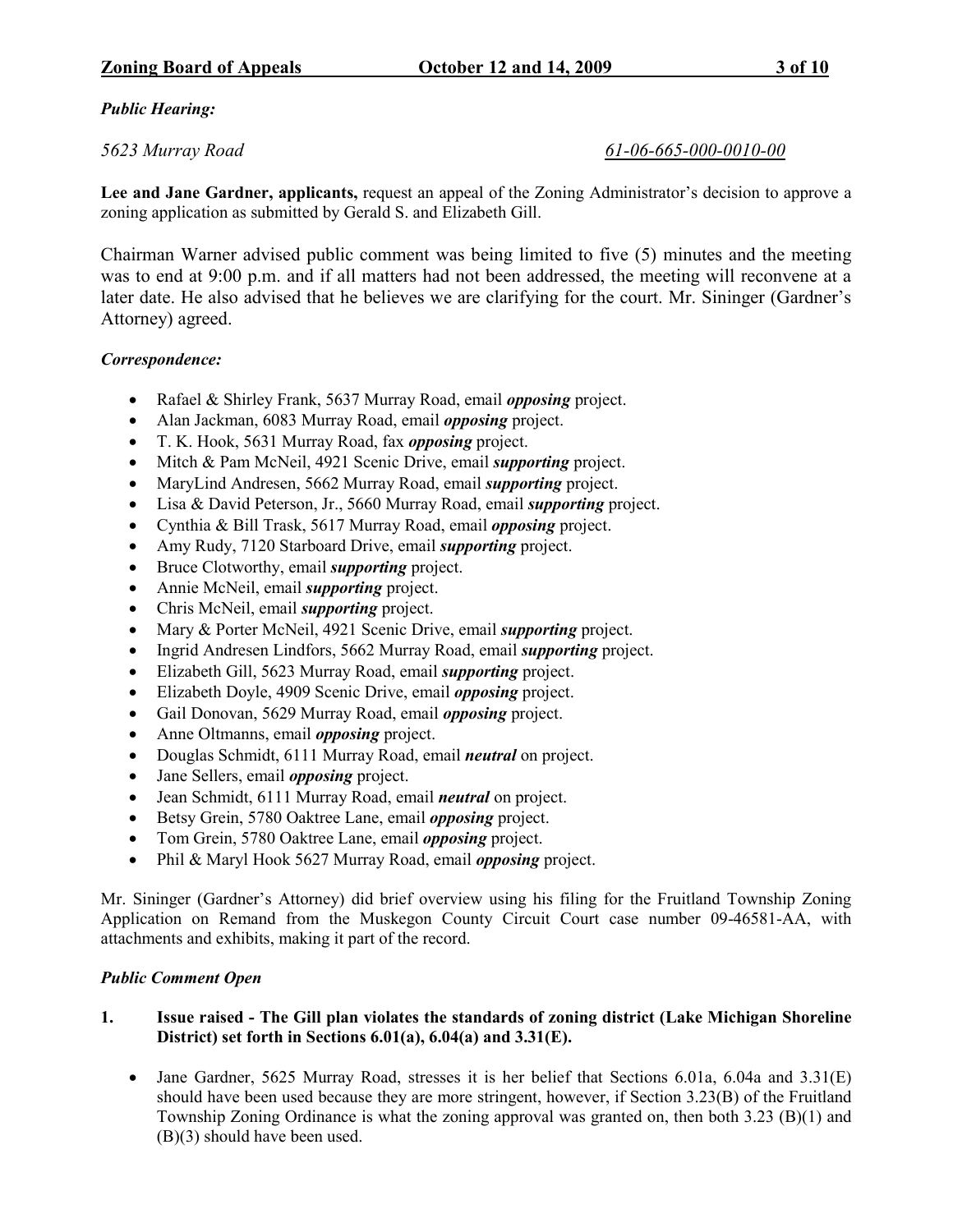- Todd Hendricks, Rhoades McKee PC, on behalf of Gills, stated he agrees with the Zoning Administrator, Zoning Board of Appeals, and the Zoning Enabling Act that the plan submitted that approval was based upon does comply with Section  $3.23(B)(1)$  Expansion and Substitution of Nonconforming Buildings and Structures.
- Nancy Coronado, 6067 Murray Road, has no objection to rebuilding, however, objects to the location and size of the home as it is being rebuilt.

Zoning Administrator Sandel believes that the intent of Section 3.23(B)(1) is to allow rebuild on the same footprint.

# Public Comment Closed

### Board Comments:

Consensus of the Board is that Article 6a does not address nonconforming issues like Section 3.23(B)(1) does.

> Motion by Stoffan, second from Bole, ADOPTED, to state for the record that the Zoning Board of Appeals affirms the Zoning Administrator's decision that Section 3.23 overrides the zoning district requirements of Sections 6.01(a), 6.04(a) and 3.31(E). **ROLL CALL:** Lernowich – AYE, Stoffan – AYE, Gaertner – AYE,  $Bole - AYE$ , and Warner –  $AYE$ .

5 AYES

### 2. Issue raised - Old house was not a lawful nonconforming structure/use. Section 3.23(B) does not apply.

Mr. Sininger (Gardner's Attorney) did brief overview using his filing for the Fruitland Township Zoning Application on Remand from the Muskegon County Circuit Court case number 09-46581-AA, with attachments and exhibits, making it part of the record.

Zoning Administrator Sandel believes the home being rebuilt is a legal nonconforming structure; the township has been collecting taxes and building permits have been issued in previous years.

# Public Comment Open

- Jane Gardner, 5625 Murray Road, contends that after a fire the house was rebuilt and expanded illegally and then quoted zoning from 1946 ordinances regarding two (2) homes on one (1) parcel and if there were where they must be located.
- Betsy Grein, 5780 Oaktree Lane, stated house that burned did not have a kitchen; it was a guest house with one room, considered a playhouse.
- Todd Hendricks , Rhoades McKee PC, on behalf of Gills, stated there is no evidence these are not legal nonconforming structures and agrees with Zoning Administrator Sandel.
- Lee Gardner, 5625 Murray Road, believes the nonconformity was caused by the homeowners not the township.

# Public Comment Closed

Zoning Administrator Sandel states he has no knowledge of where the brow of Lake Michigan was when these homes were built so they could very well have met the ordinance back then.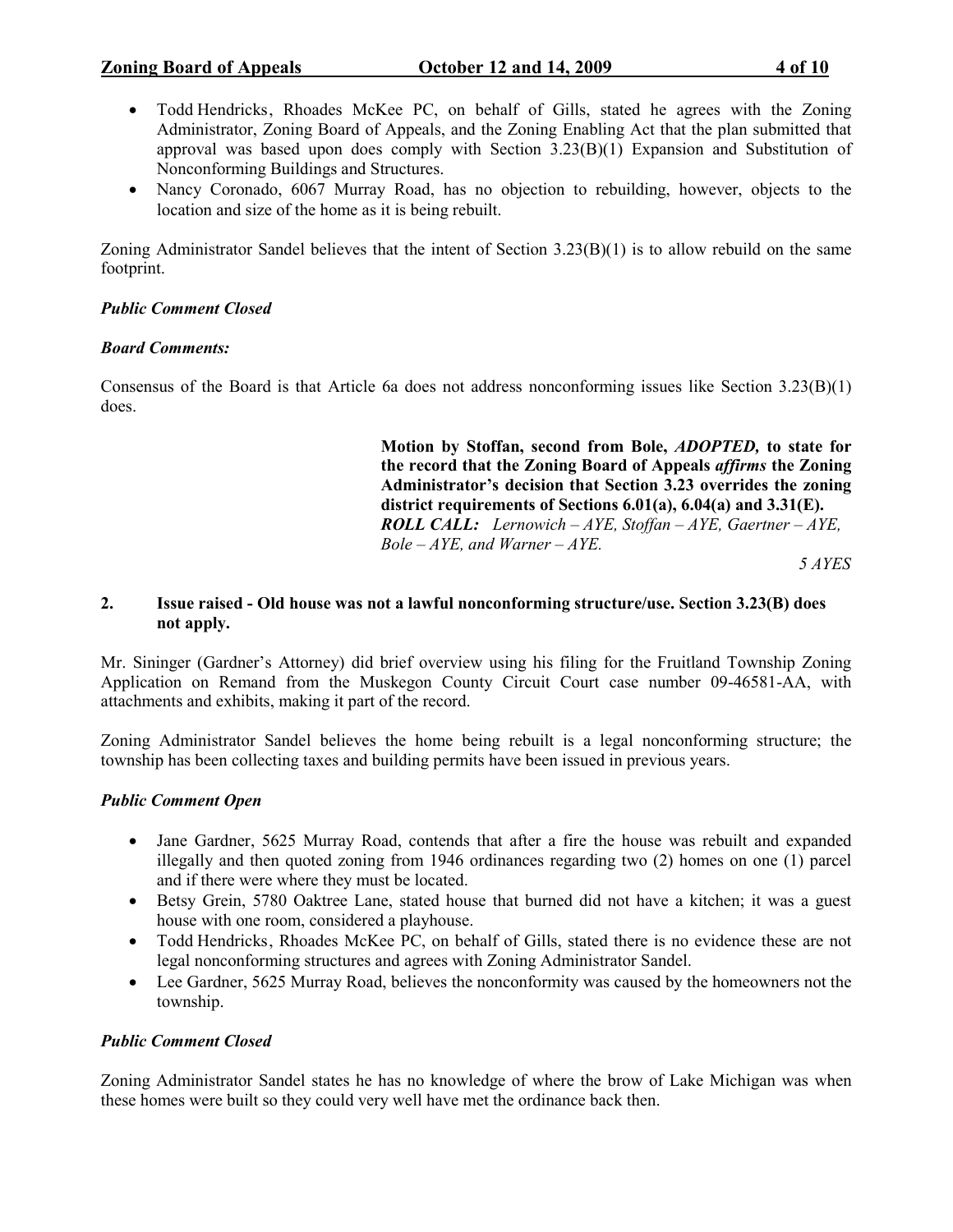Motion by Stoffan, second from Gaertner, ADOPTED, to state for the record that the Zoning Board of Appeals affirms the Zoning Administrator's decision that the old house is a legal nonconforming use. **ROLL CALL:** Bole –  $AYE$ , Gaertner –  $AYE$ , Stoffan –  $AYE$ , Lernowich –  $AYE$  and Warner –  $AYE$ . 5 AYES

Chairman Warner recessed this meeting at 9:15 p.m. to reconvene on Wednesday, October 14, 2009 at 7:00 p.m.

### Chairman Warner reconvened meeting on Wednesday, October 14, 2009 at 7:01 p.m.

**PRESENT:** Chairman John Warner, Board members Gary Bole, Clarence Gaertner, Brian Lernowich, and Eileen Stoffan.

ALSO PRESENT: Zoning Administrator Sandel, Attorney Robert Eklund and 13 interested parties.

### 3. Issue raised - Section 3.23(B)(1) concerning expansions/substitutions of nonconforming buildings does not authorize a new house to be rebuilt. Also see Section 2.01(D).

Mr. Sininger (Gardner's Attorney) stated he disagrees with how the issue raised was stated. He stated their position is the house may be rebuilt but only the same square footage it was prior.

Zoning Administrator Sandel stated he reviewed Sections  $3.23(B)(1)(2)$  and (3) and the only one that stated rebuild was 3.23(B)(1) and he had also in May 2008 asked the Board for clarification regarding rebuilding in the same footing. He asked if a building is going to be rebuilt in the same footing, can the building be lower or higher as long as it is in the same footing. He gave examples of adding a basement or making the roof higher as long as the footing was the same. The Board agreed that they would interpret the ordinance as a two-dimensional drawing, so as long as the footprint is the same, the building can be lower or higher.

#### Public Comment Open

- Lee Gardner, 5625 Murray Road, disagrees with Zoning Administrator Sandel.
- Todd Hendricks, Rhoades McKee PC, on behalf of Gills, stated his interpretation of  $3.23(A)$ references General Conditions, Section 3.23(B)(1) references rebuild on same footprint, Section 3.23(B)(2) and (3) reference expanding outside the footprint.
- Larry Nix, Senior Planner, Williams & Works stated that he agrees that Section 3.23(B)(1) applies and it does not state the home must stay the square footage as was prior.
- Jane Gardner, 5625 Murray Road, stresses that her interpretation of Section 3.23(B)(1)(2) and (3) are different and that Section  $3.23(B)(1)$  and (3) should have been used when determining zoning approval for this project.
- Todd Hendricks, Rhoades McKee PC, on behalf of Gills, stated that Section 3.23(B)(2) and (3) should only be used if expanding the footprint which the Gill's did not.
- Jane Gardner, 5625 Murray Road, stresses that she believes language in Section 3.23(B)(1) does not allow enlarging which would also mean height.

# Public Comment Closed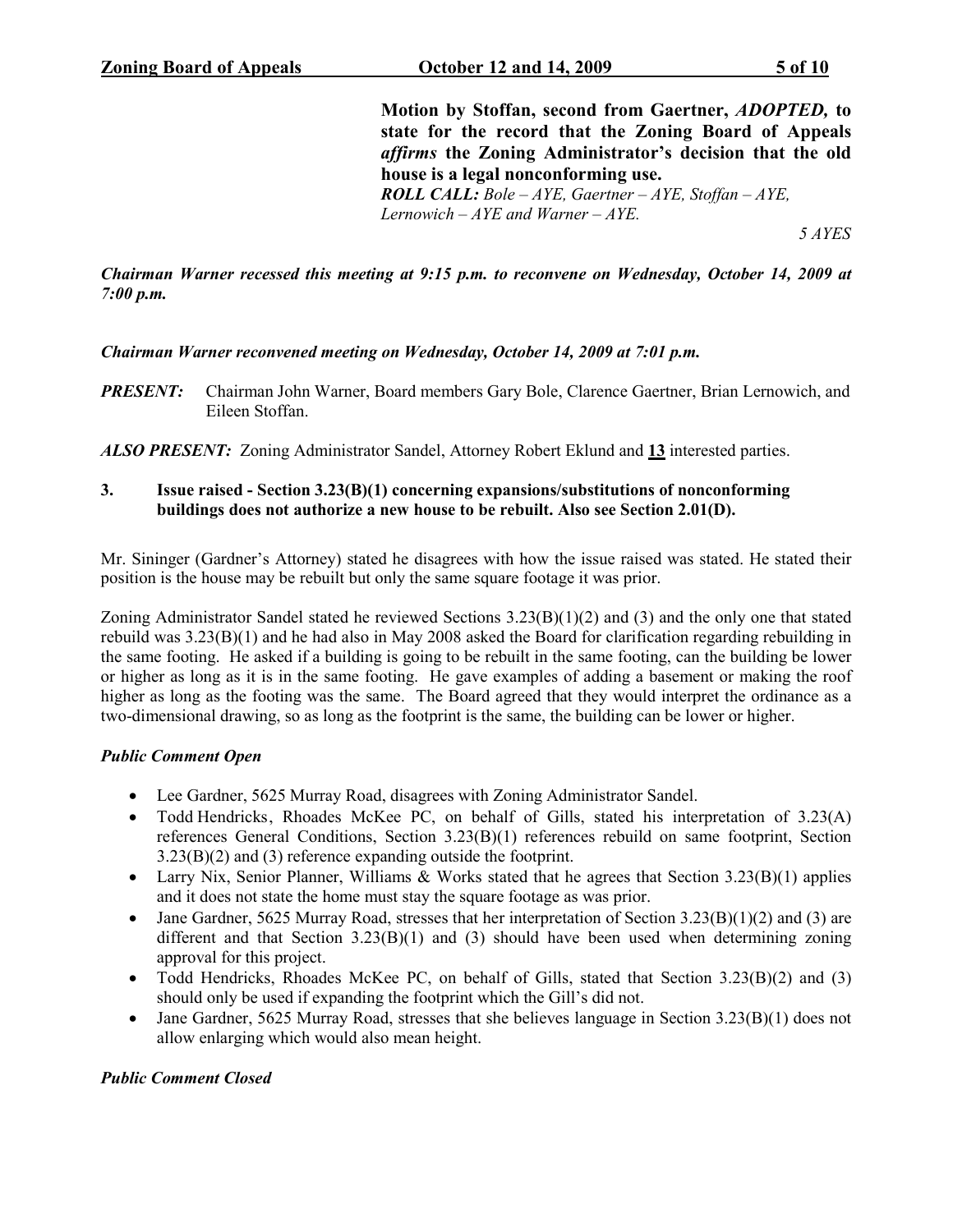Fruitland Township Attorney Eklund stated he believes you could consider both Section 3.23(B)(1) and (B)(3) but (B)(1) was used because (B)(3) is only if the Gill's went out of the footprint which they did not.

> Motion by Bole, second from Gaertner, ADOPTED, to state for the record that the Zoning Board of Appeals affirms the Zoning Administrator's decision that Section 3.23 (B)(1) allows the house to be rebuilt on the same footprint up to the maximum allowable height.

**ROLL CALL:** Lernowich – AYE, Stoffan – AYE, Gaertner – AYE,  $Bole - AYE$  and Warner  $-AYE$ .

5 AYES

Chairman Warner prompted a discussion on how Board Members would interpret the definition of the words rebuild and restore.

> Motion by Bole, second from Gaertner, ADOPTED, to state for the record consensus of the Zoning Board of Appeals members is to define (Rebuild) as construct new on the same footprint up to the maximum allowable height and (Restore) as to put back what was there.

**ROLL CALL:** Bole –  $AYE$ , Gaertner –  $AYE$ , Stoffan –  $AYE$ , Lernowich  $-AYE$  and Warner  $-AYE$ .

5 AYES

#### 4. Issue raised - The new house plans do not comply with Section 3.23(B)(3).

#### Open Public Comment

- Jane Gardner, 5625 Murray Road, contends her lake view has been restricted. Believes Section 3.23(B)(3) should have been used because of a nonconforming setback dimension.
- Lee Gardner, 5625 Murray Road, height issue is not only with the house it is with the decks also.
- Kyle Esh, 5627.5 Murray Road, contends her lake view has also been affected.
- Larry Nix, Williams & Works, stated Section 3.23(B)(3) only applies if going outside the footprint.
- Mr. Sininger (Gardner's Attorney) disagrees with Section 3.23(B)(1) being used because it does not deal with lake view like Section 3.23(B)(3) does.
- Todd Hendricks, Rhoades McKee PC, on behalf of Gills, reiterates Section 3.23(B)(3) does not apply, they are not expanding outside of footprint.
- Jane Gardner, 5625 Murray Road, believes not expanding is a cloudy issue because the house that is being replaced was moved across the street.
- Dan Bylenga, Rhoads McKee PC, Section 3.23(B)(2)(3) deals with expansion only, absolutely does not apply to this property.
- Lee Gardner, 5625 Murray Road, reiterates view has been affected, upset that others say different.
- Jane Gardner, 5625 Murray Road, Section 3.23(B)(3) only addresses the lake view, Section 3.23(B)(1) was written to apply to all areas of the township.

#### Public Comment Closed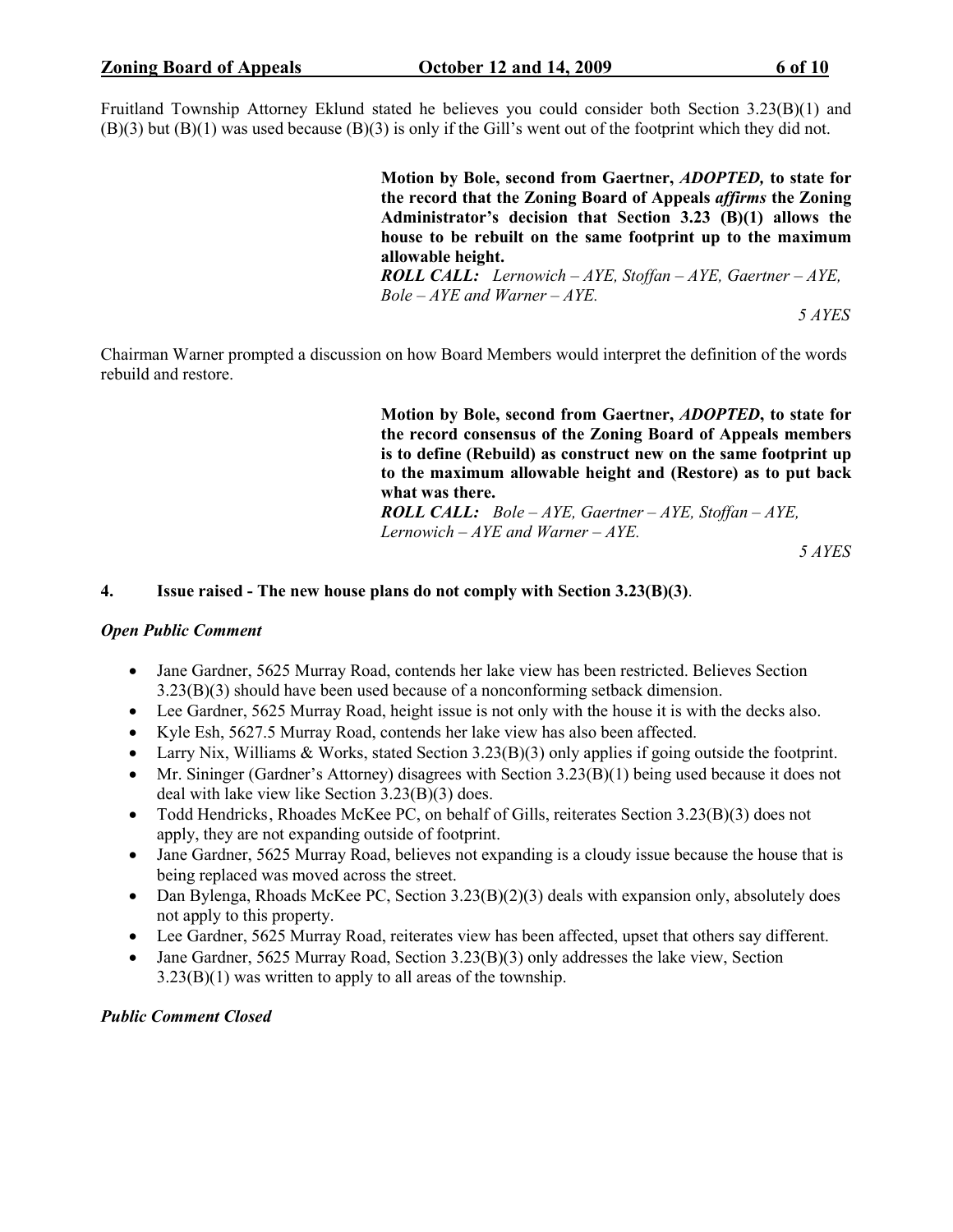Motion by Gaertner, second from Bole, ADOPTED, to state for the record that the Zoning Board of Appeals affirms the Zoning Administrator's decision that Section 3.23(B)(3) does not apply because the footprint was not expanded and thus does not make the structure any more nonconforming with respect to setbacks. **ROLL CALL:** Lernowich – AYE, Stoffan – AYE, Gaertner – AYE,  $Bole - AYE$  and Warner  $-AYE$ .

5 AYES

#### 5. Issue raised - The new house does not comply with maximum height requirements. See Sections 3.23(B)(1) and (3) and Section 6.04(a) also see Section 2.01(H).

#### Public Comment Open

- Jane Gardner, 5625 Murray Road, provided picture of Gill's house with data from a surveyor, then explains that what was used for averaging the height is a fake roofline. Zoning Administrator Sandel asked who surveyed and if it was a signed and sealed drawing. If it was then he would consider. If not he explained that he spoke with Building Official Troy DeBrot and used what he said to measure by.
- Mr. Sininger (Gardner's Attorney) refers to zoning definitions of story and half story and stated he believes this home is four (4) stories tall.
- Dan Bylenga, Rhoades McKee PC, refers to zoning site development standards which stated building height, 35 feet or 2  $\frac{1}{2}$  stories.

Public Comment Closed

Motion by Bole, second from Gaertner, ADOPTED, to state for the record that the Zoning Board of Appeals affirms the Zoning Administrator's decision that the 35' or 2 ½ stories is either or, and the 35' average meets the zoning ordinance that was effective at the time of zoning approval. **ROLL CALL:** Lernowich  $-AYE$ , Stoffan  $-AYE$ , Gaertner  $-AYE$ ,

 $Bole - AYE$  and Warner  $-AYE$ .

5 AYES

#### 6. Issue raised - The basement floor is located outside the footprint of the old house and violates the Sections 3.23(B)(1), 3.31(E).

Dan Bylenga, Rhoades McKee PC, on behalf of Gills stated that this concrete floor was not put there and will not be.

No decision necessary because the Gill's attorney stated it has been decided that the basement floor has not and will not be constructed outside of the footprint.

#### Public Comment Open

Jane Gardner, 5625 Murray Road, stated retaining walls are not compliant.

#### Public Comment Closed

Zoning Administrator Sandel refers to Section 6.04(a)(7) which allows retaining walls but no higher than three (3) feet.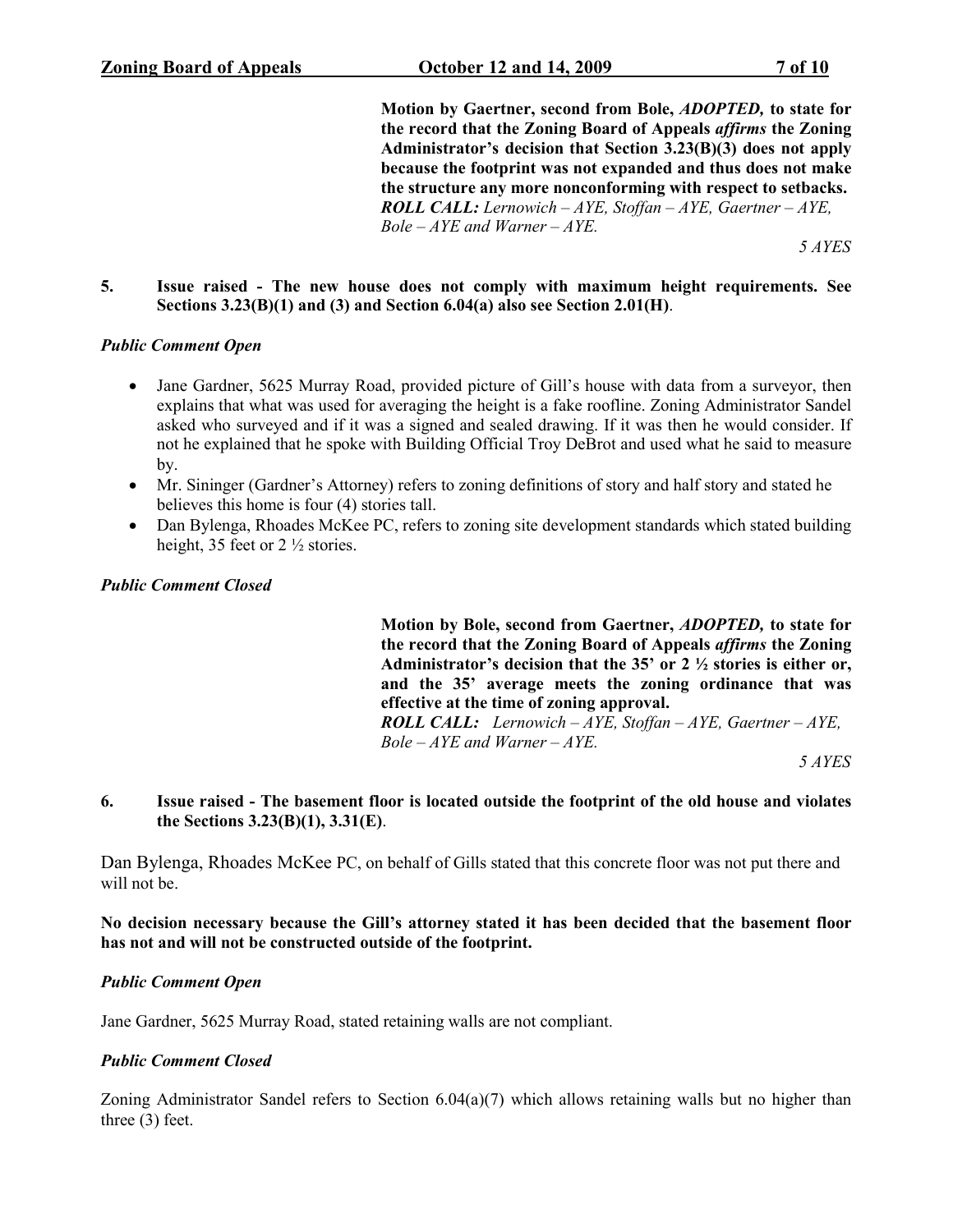Motion by Lernowich, second from Bole, ADOPTED, to state for the record that the Zoning Board of Appeals by consensus agree that if the retaining walls are 3' or less above original grade they are okay to remain, if higher than 3' above original grade they must be cut down to 3' maximum height above original grade. ROLL CALL: Bole – AYE, Gaertner – AYE, Stoffan – AYE,

Lernowich – AYE and Warner – AYE.

5 AYES

#### 7. Issue raised - The new deck is outside of the old house footprint and violates Section 3.23(B)(1).

#### Public Comment Open

- Jane Gardner, 5625 Murray Road, issues with decks, the size is outside of the footprint.
- Norman Dodds, Architect, stated has submitted as built drawing of prior decks and pergolas to Zoning Administrator Sandel.

#### Public Comment Closed

Zoning Administrator Sandel explained he approved the decks and pergolas using Section 3.07(B)(2) which states the deck can project fifteen (15) feet into the rear yard setback. The measurement came from the prior existing structure.

> Motion by Bole, second from Gaertner, ADOPTED, to state for the record that the Zoning Board of Appeals affirms the Zoning Administrator's decision that the deck can extend 15' into the rear setback according to Section 3.07(B)(2) as measured from face of structure. ROLL CALL: Lernowich – AYE, Stoffan – AYE, Gaertner –AYE, Bole – AYE and Warner – AYE

5 AYES

#### 8. Issue raised - The proposed decks and pergolas violate Section 3.07(B) and (C).

#### Public Comment Open

• Jane Gardner, 5625 Murray Road, stresses she has issues with height and pergolas. She believes anything attached to decks will be more than six (6) feet above grade and that the pergolas make the deck a structure.

Zoning Administrator Sandel advised we are watching the decks to be sure they comply with the no higher than six (6) foot requirement and that according to the Architect railings will not be used. The pergolas are being interpreted as architectural features according to Section 3.07(A).

• Jane Gardner, 5625 Murray Road, stated that the support pillars for the pergola constitute structure.

Zoning Administrator Sandel advised he has made the Architect aware that the support pillars are not to restrict neighbors view.

#### Public Comment Closed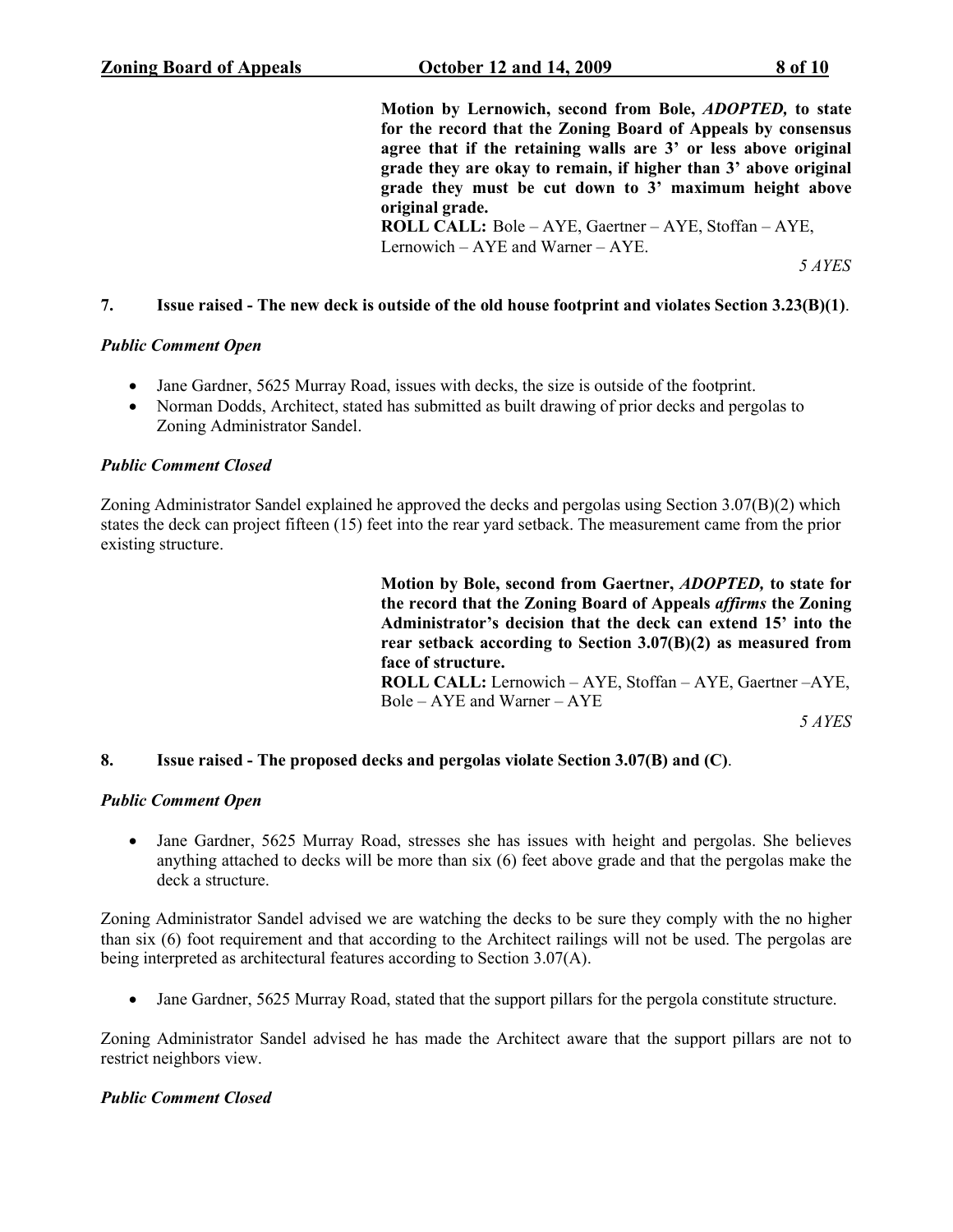Motion by Stoffan, second from Gaertner, ADOPTED, to state for the record that the Zoning Board of Appeals affirms the Zoning Administrator's decision as stated in his letter dated March 30, 2009 to Mr. Gerald Gill that the deck including railings can not exceed 6' above original grade. ROLL CALL: Bole – AYE, Gaertner - AYE, Stoffan - AYE, Lernowich –  $AYE$  and Warner –  $AYE$ . 5 AYES

Motion by Bole, second from Gaertner, ADOPTED, to state for the record that the Zoning Board of Appeals reverses the Zoning Administrator's decision and by consensus agree that the pergola's may not have vertical supports and may not extend more than 15' into rear setback as measured from face of structure and may not extend into the side yard setback as measured from face of structure.

**ROLL CALL:** Lernowich – AYE, Stoffan – AYE, Gaertner – AYE,  $Bole - AYE$  and Warner  $-AYE$ .

5 AYES

#### 9. Issue raised - The plans require grade changes in violation of Section 6.04(a)(6) and 3.18.

#### Public Comment Open

- Jane Gardner, 5625 Murray Road, stated she believes Attorney Eklund used the Gill's Attorneys brief to prepare his ZBA Appeal Summary. Chairman Warner stated for the record that was not true, most did not get the Gill's Attorneys brief until Saturday or after.
- Supervisor Sam St. Amour, thanked all Zoning Board of Appeals Members and staff for carrying out their duties and applying ordinances as best as possible.
- Todd Hendricks, Rhoades McKee PC, on behalf of Gills, agrees with Zoning Administrator that unreasonable fill has not occurred and that they did not exceed three hundred (300) yards which is allowed according to Section 3.18 (C)(10) without a permit.
- Lee Gardner, 5625 Murray Road, elevation has changed; it was done to accommodate them personally.
- Jane Gardner, 5626 Murray Road, stated the DEQ and township didn't know about the fill until after it was done.
- Norman Dodds, Architect, stated the DEQ amended their permit and they did not go beyond what was permitted.

#### Public Comment Closed

Zoning Administrator Sandel explained that Nancy Cuncannan from the DEQ and Jeff Auch from Muskegon Conservation District and himself met at the site and that the areas that were filled in were a bowl under the house and the driveway area and that they did not believe more than three (300) yards of fill were brought in.

> Motion by Lernowich, second from Gaertner, ADOPTED, to state for the record that the Zoning Board of Appeals affirms the Zoning Administrator's decision and the DEQ report that the amount of fill brought in complied with Section 3.18 (C)(10). **ROLL CALL:** Lernowich – AYE, Stoffan – AYE, Gaertner – AYE,  $Bole - AYE$  and Warner  $-AYE$ .